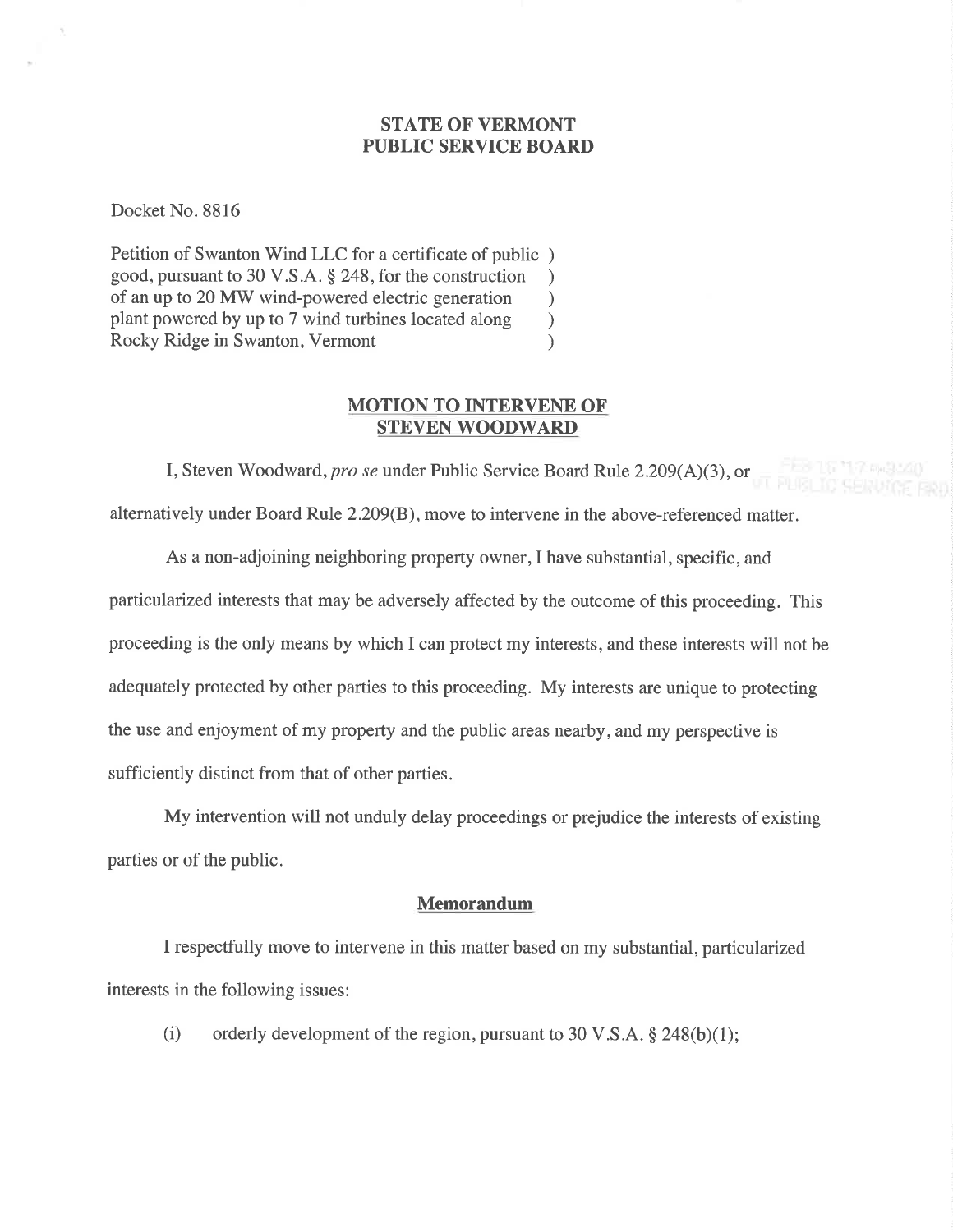- (ii) economic benefit to the State and its residents,  $\S 248(b)(4)$ ;
- (iii) public health and safety,  $\S 248(b)(5)$ ;
- (iv) water pollution, conservation, and burden on water supply,  $10 \text{ V.S.A. }$ §§  $6086(a)(1)(A), (B),$  and  $(C), (3),$  and  $(4)$ ;
- (v) scenic or natural beauty and aesthetics,  $\S 248(b)(5)$  and  $\S 6086(a)(8)$ ;
- (vi) necessary wildlife habitat or endangered species,  $\S$  6086(a)(8)(A); and

The following argument supports my motion to intervene in this matter.

## I. Legal Standard

Intervention in proceedings before the Board is governed by Board Rule 2.209. Under

Rule 2.209(A), a person upon timely application shall be permitted as of right to intervene in any

proceeding:

(1) when a statute confers an unconditional right to intervene; (2) when a statute confers a conditional right to intervene and the condition or conditions are satisfied; or (3) when the applicant demonstrates a substantial interest which may be adversely affected by the outcome of the proceeding, where the proceeding affords the exclusive means by which the applicant can protect that interest, and where the applicant's interest is not adequately represented by existing parties.

Under Rule 2.209(8), a person upon timely application may in the discretion of the Board

be granted "permissive intervention" in any proceeding when the applicant "demonstrates a

substantial interest that may be affected by the outcome of the proceeding." The Board in

exercising its discretion under this rule shall consider:

(1) whether the applicant's interest will be adequately protected by other parties; (2) whether alternative means exist by which the applicant's interest can be protected; and (3) whether intervention will unduly delay the proceeding or prejudice the interests of existing parties or of the public.

The Board has ruled that, "individual intervenors may bring a perspective sufficiently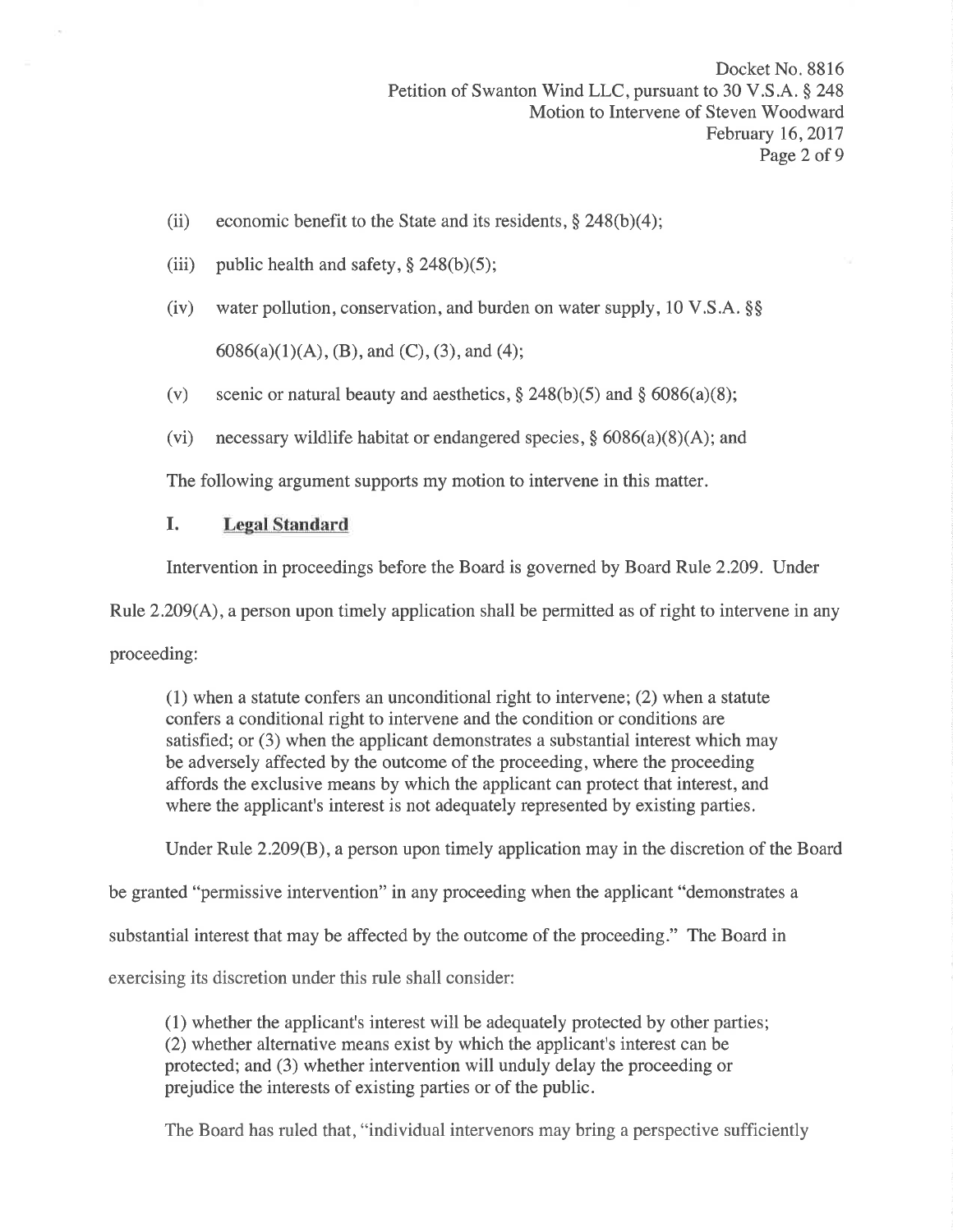distinct from those of existing parties to warrant their participation on specific issues."<sup>1</sup>

For example, the Board has found particularized interest based on the following:

- 1. habitat and natural resources involving deer and black bear;<sup>2</sup>
- 2. aesthetics based on proximity to the proposed project;<sup>3</sup> and
- 3. stewardship, use, and enjoyment of public resources;<sup>4</sup>

In proceedings under 30 V.S.A. \$ 248, the Board is not required to consider interests in private property.<sup>5</sup>

# II. Potential Impact of the Project on Steven Woodward's Interests

My family and I have resided for fourteen years on our property at 2040 Sheldon Road, Swanton, Vermont (mailing address: St. Albans). Our home is located approximately 2,500- 2,800 feet northwest of Rocky Ridge, the proposed site of the Project. The turbines associated with the Project would be visible and audible from our home.

We decided to purchase our property and live in this location in order to be near my wife's family, and to live among the scenic beauty of the fields and ridges in the area. Construction and operation of the Project would materially diminish the visual and auditory harmony of our home, and adversely affect our use and enjoyment of our property and nearby public areas.

Application of Seneca Mountain Wind, LLC, Docket No. 7867, Order of 10/12/12, at 12.<br>Application of Seneca Mountain Wind, LLC, Docket No. 7867, Order of 10/12/12, at 2-4, 16-17; Id., Order of 8/9/13, at 6.  $\frac{3}{P}$  Petition of Barton Solar LLC, Docket No. 8148, Order of 1/21/14, at 3-4.

a Joint Petition of Green Mountain Power Corporation, Vermont Electric Cooperative, Inc., and Vermont Electric Power Company, Inc., Docket No. 7628, Order of 9/3/10, at 12-13.

Vt. Elec. Power Co. v. Bandel, 135 Vt. 141, 145 (1977) ("Proceedings under 30 V.S.A. § 248 relate only to the issues of public good, not to the interests of private landowners who are or may be involved.")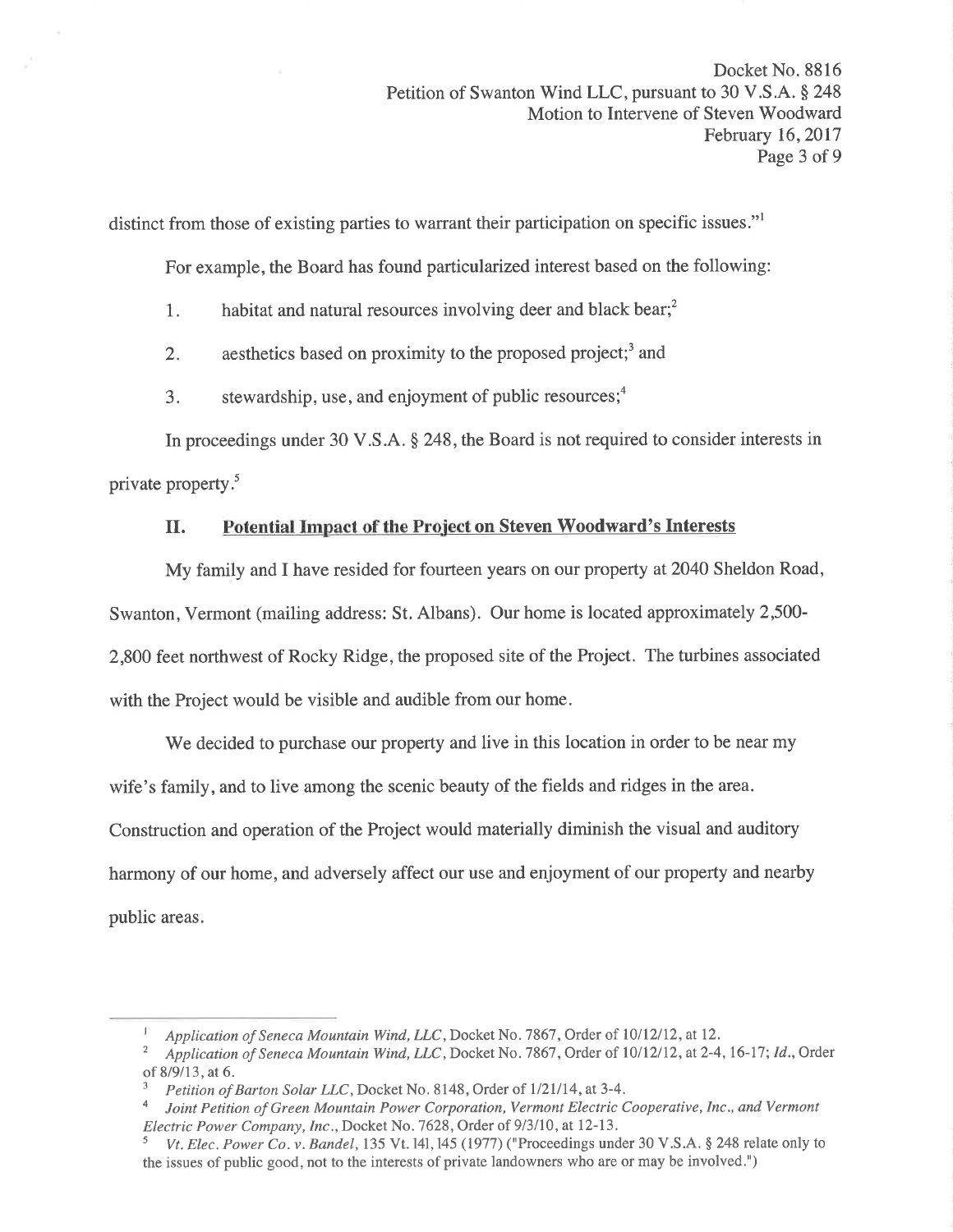Docket No. 8816 Petition of Swanton Wind LLC, pursuant to 30 V.S.A. § 248 Motion to Intervene of Steven Woodward February 16,2017 Page 4 of 9

\* \* \*

The Project purports to advance the public good, however I assert that any potential good may be outweighed by the likely harm. Accordingly,I move to intervene by right or permission on the following six issues.

### 1. Orderly Development:  $30 \text{ V.S.A.} \$   $248(b)(1)$

As a longstanding, neighboring homeowner,I have unique experience and particular interest in the orderly development of the region which other parties to this proceeding may not necessarily represent. My family's use and enjoyment of our property and nearby public land, and our appreciation of the surrounding wildlife and natural, peaceful setting, may be adversely affected by the construction and operation of the Project. My perspective regarding land use, natural resources, and conservation may be useful to the Board in determining the potential nature and extent of the impact of the Project on regional development. Therefore my motion to intervene on this issue should be granted.

Beyond my particular interest in this issue, the voters of Swanton voted 731 - 160 against this project. The Board should consider that the will of a community, otherwise expressed as local input and control, is important if the State is to achieve its goal of 90% renewable energy by 2050. Without such consideration, there will be continued backlash against development, and widespread belief that communities have no say in decisions affecting their future.

### 2. Economic Benefit:  $\S 248(b)(4)$

Construction and operation of the Project would have a significant impact on the economy of the State. While I am concerned over the potential decrease in the value of my home, as it is my biggest investment, I understand that my interest in private property may not be considered in this case. Nonetheless I assert that the Project would adversely affect property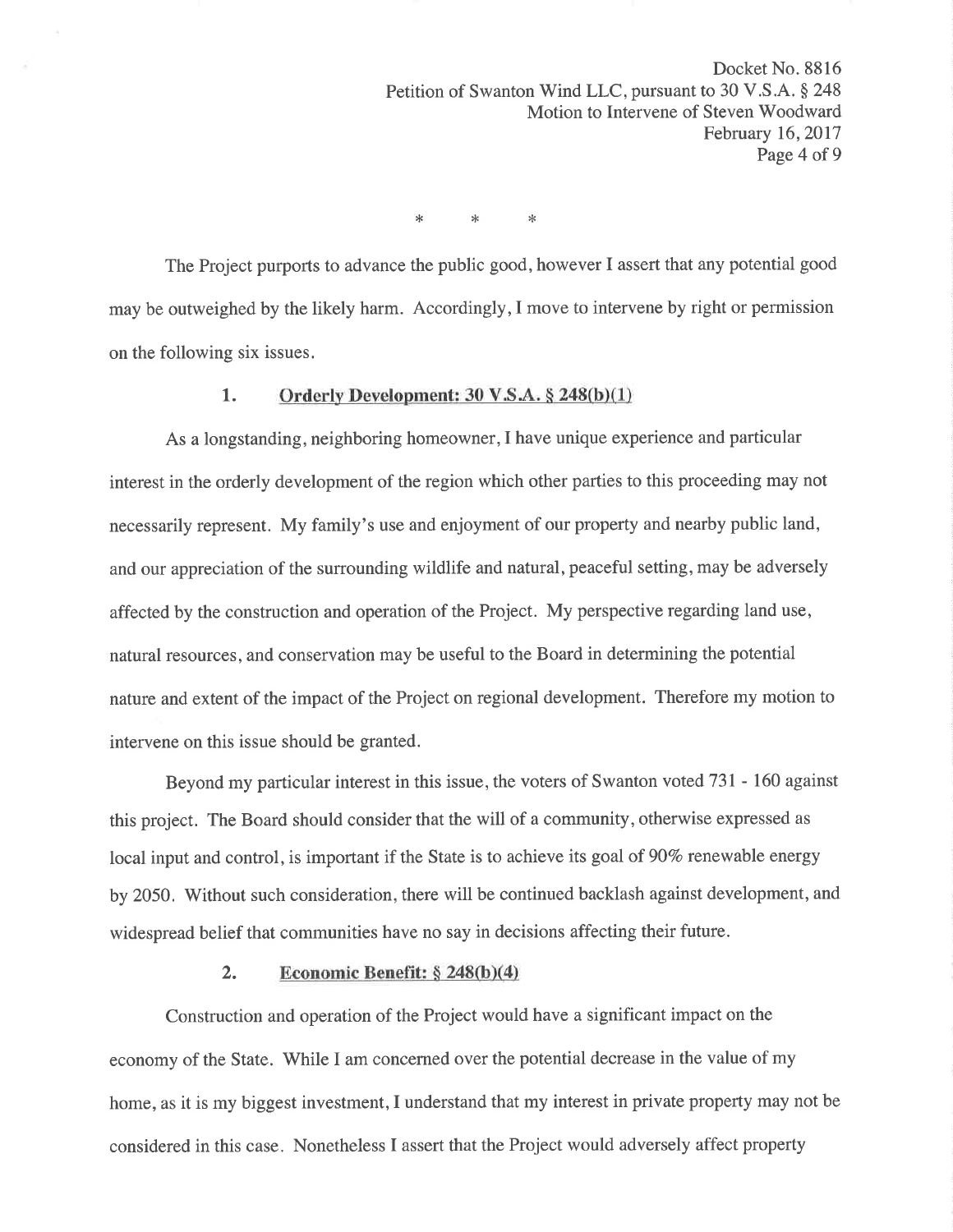values locally and regionally, and thereby harm the economic interests of the State and its residents. My assertion is based on evidence showing that properties near the Georgia Mountain Wind facility decreased in value as the town reconsidered and reduced the assessed value of some homes.

Therefore, as I have a unique perspective and particular interest in this issue that is not necessarily represented by other parties, I should be allowed to intervene on this issue.

## 3. Public Health and Safety:  $§ 248(b)(5)$

The Project and associated noise and blasting during construction may have a significant impact on the health and safety of my family.

I am particularly concerned over the intermittent noise that would be generated by the seven turbines towering over the fields behind my house. In comparison, I once had a fan that we would use on hot summer nights in order to cool us down so we could sleep. The fan would run normally for about ten minutes, then it would surge for a few minutes, then it would settle down, and do it all over again. We stopped using this fan due to its variability. As we regularly sleep with the windows open, it is troubling to imagine the variability of that house fan multiplied on the scale of seven wind turbines. Noise from turbines during nighttime sleeping hours is one of my main concerns with the Project, as the current acceptable levels of sound are not reduced during nighttime operation. Therefore the noise from the Project may affect our ability to obtain necessary, restorative sleep.

Second, I am concerned that blasting and drilling during the construction of the Project, or subsequent operation, may contaminate our drinking well. We have a child with a chronic, life threatening illness. If our water becomes tainted with any pathogens or chemicals from the many tons of cement required for construction, or contaminated otherwise, her health would be compromised.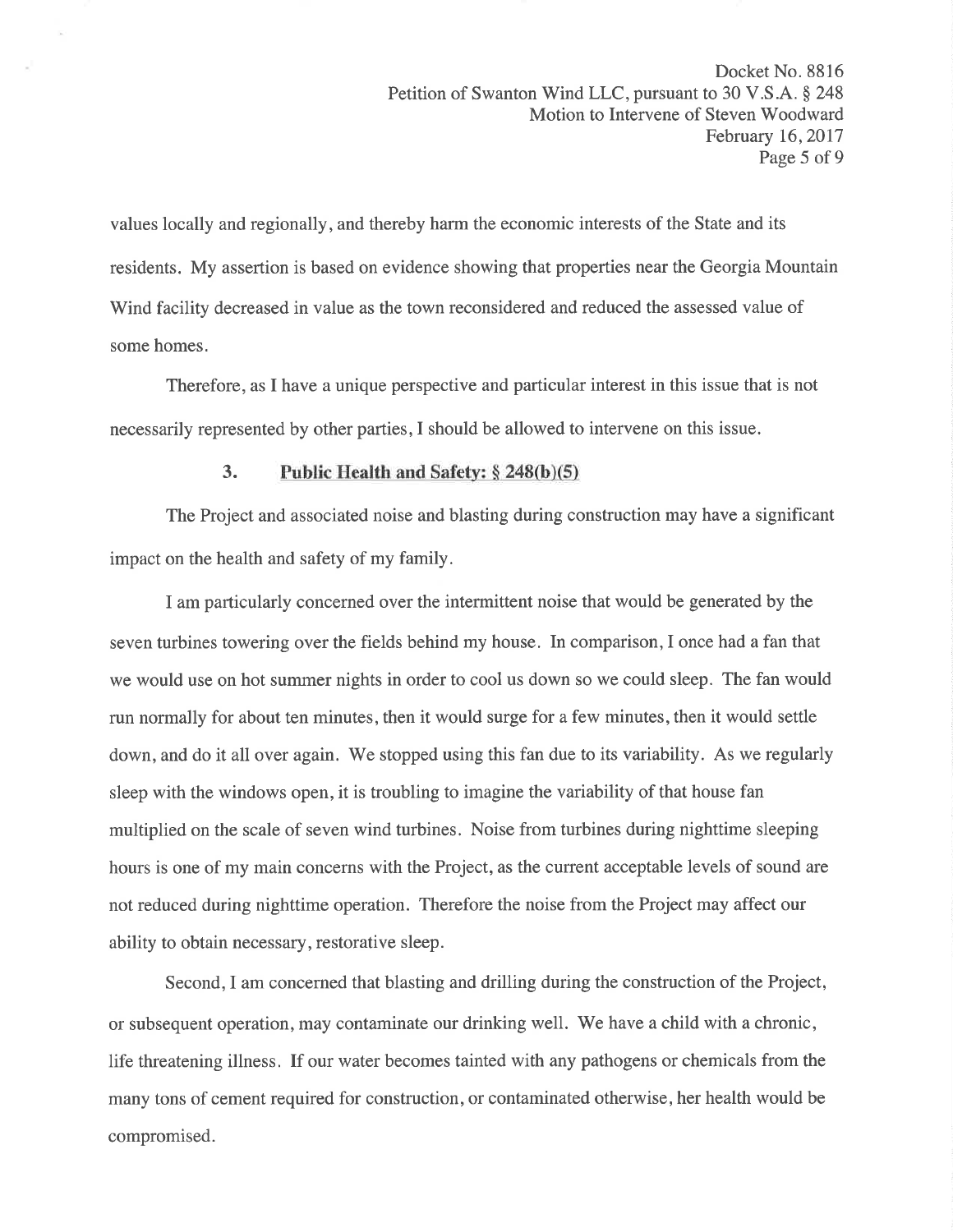Third, blasting associated with construction of the Project may affect the structural integrity of my house which is over fifty years old. As my property is located close to the site of the proposed Project, and construction would occur in the hard ground of Rocky Ridge, I am concerned that blasting and vibration may damage the foundation or walls of my home.

Finally,I am concerned that blasting during construction may adversely affect my dog. She is extremely sensitive to noise as evidenced by her panic attacks during thunderstorms. Therefore the blasting during construction of the Project may cause her to experience physical distress.

Accordingl), as my particular concerns over public health and safety on our property would not be adequately represented by other parties to this proceeding,I should be allowed to intervene on this issue.

# 4. Water Pollution, Conservation, and Burden On Water Supply: 10 V.S.A.  $\S\S 6086(a)(1)(A)$ , (B), and (C), (3), and (4)

As stated in the previous section, I am concerned that blasting, drilling, or operation of the project may affect the quality of the water in our drinking well. Likewise, the Project may affect the volume and recharge rate of the well.

Additionally, my house may be affected by excessive water run-off caused by impervious surfaces associated with construction and operation of the Project. Currently, springtime flooding and flooding after heavy rain poses a significant problem for us, as water seeps into our basement. Therefore additional water caused by run-off from the Project may result in flooding of our basement and damage to the structure of our home.

Therefore, as my particular interest in the quality and volume of water affected by the Project would not necessarily be represented by other parties, my motion to intervene on this issue should be granted.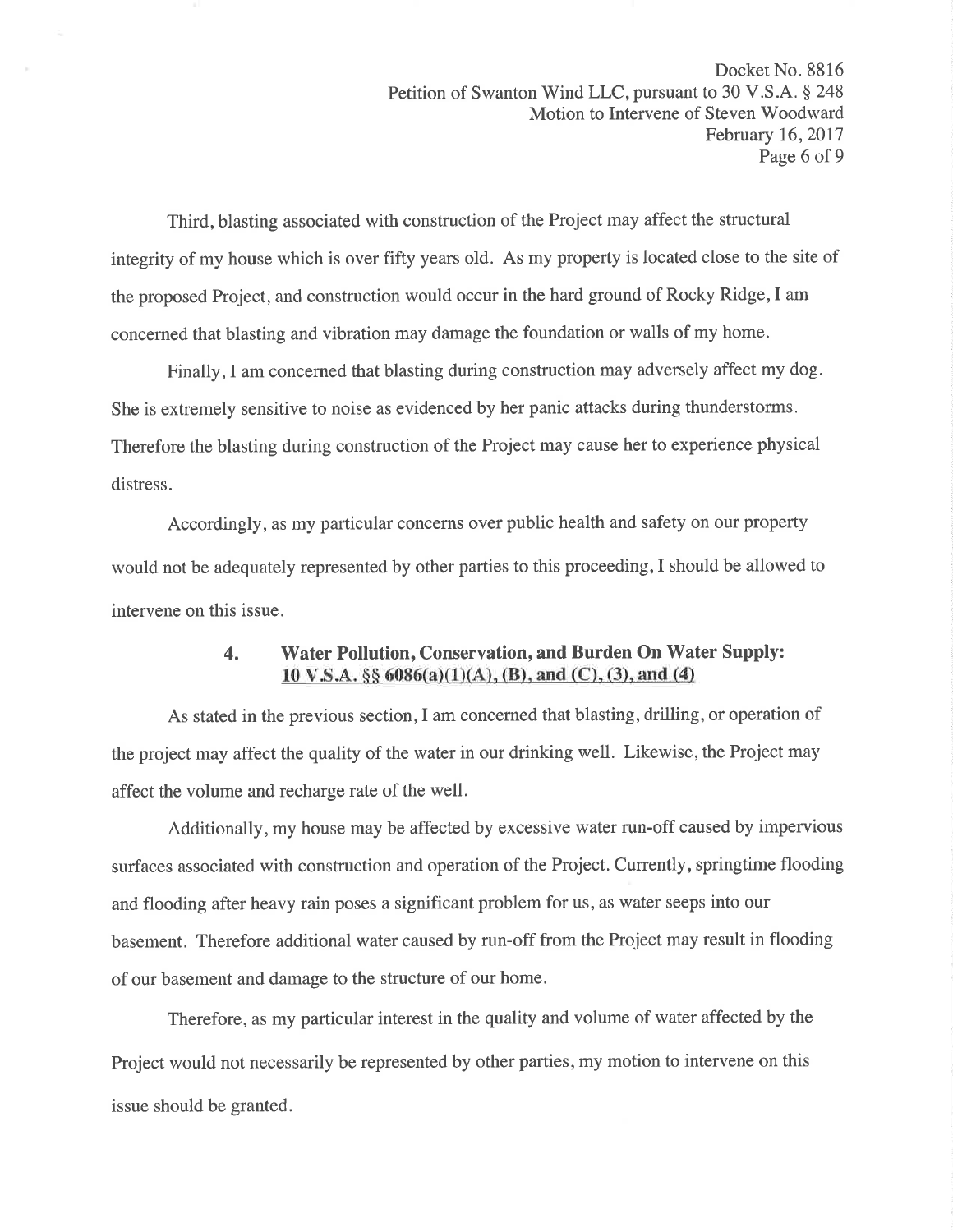Docket No. 8816 Petition of Swanton Wind LLC, pursuant to 30 V.S.A. § 248 Motion to Intervene of Steven Woodward February 16,2017 Page 7 of 9

### 5. Scenic or Natural Beauty and Aesthetics:  $\S 248(b)(5)$  and  $\S 6086(a)(8)$

The construction and operation of the Project may have a significant impact on the sounds and sights affecting my home, my property, and the surrounding public areas.

Particularly, as explained in a previous section, I am concerned over the intermittent noise that would be generated by the nearby turbines, and the effect of that noise on our sleep. Additionally, that noise in the late afternoon and early evening would disrupt my family's ability to relax outdoors and enjoy time together. My concern is based on my research of Board dockets involving noise complaints filed by neighbors of existing projects. I found that many neighbors living in close proximity to virtually every operating wind project in Vermont, have had complaints over noise. Not only are there multiple complaints, but it appears that remedies are lacking. I am concerned that in this case, if developers receive a certificate of public good, and subsequently they violate it, we will suffer the same consequences as those neighbors with open dockets in front of the Board, namely, we will be subjected to endless motions to dismiss and denials of violations. It appears that in these cases it takes months, or even years, for any type of resolution.

Regarding visual aesthetics, I believe that during the afternoon the reflection of the sun from the turbine blades would project into my backyard (I once observed such reflection while driving past the Lowell wind project). As I work during the day, the afternoon and early evening hours are precious to my family in allowing us to spend time outdoors together. To have seven turbines spinning and reflecting sunlight in our backyard, would be extremely disruptive to the use and enjoyment of our land.

In addition to the impact of the Project on the aesthetics of my home and property, the noise, reflection, and shadow flicker caused by the Project would disrupt the peaceful setting and scenic public areas nearby.

Therefore, given my particular experience and interest as a longstanding neighboring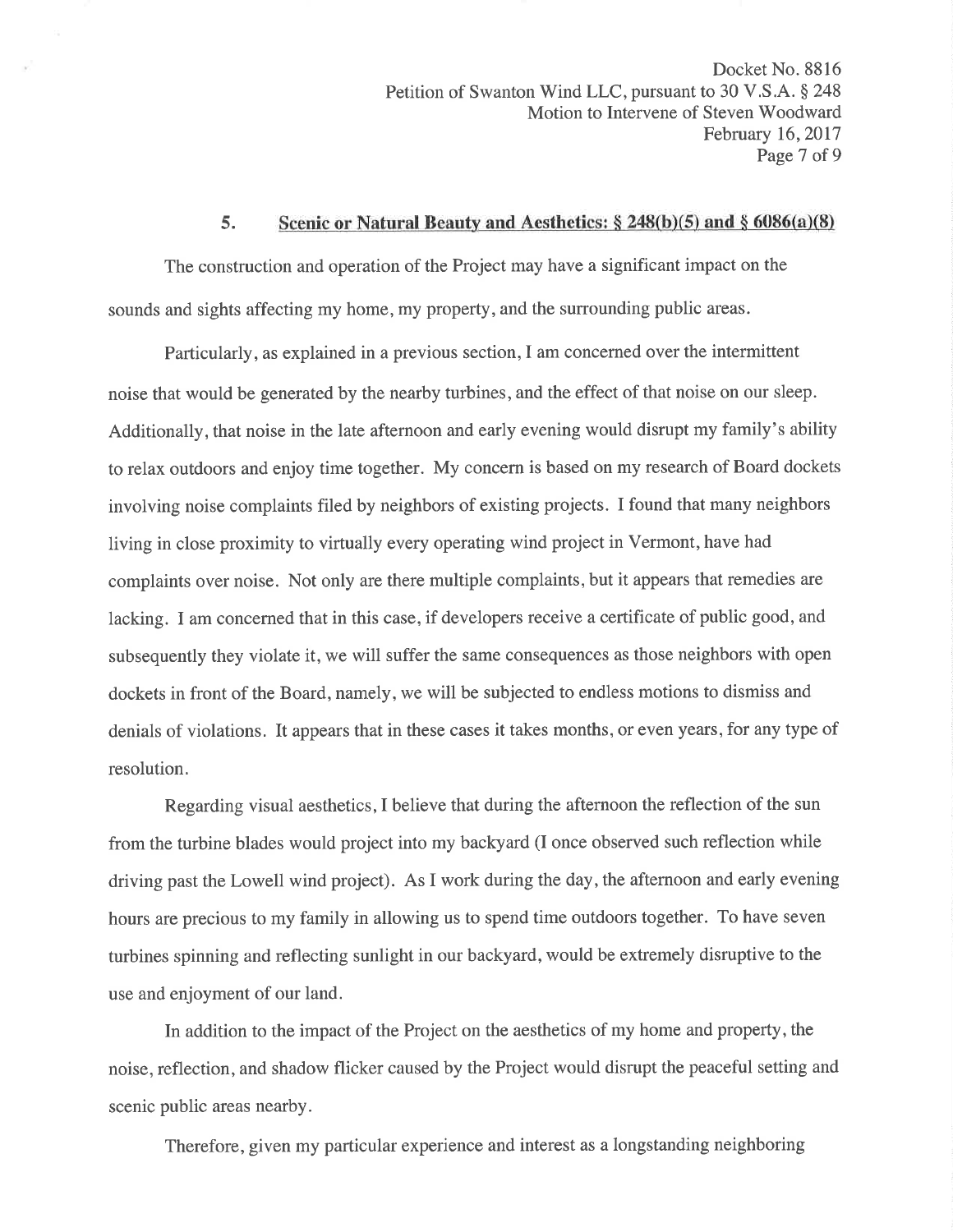landowner, and my perspective which may useful to the Board in determining the outcome of this proceeding,I should be allowed to intervene on this issue.

## 6. Necessary Wildlife Habitat or Endangered Species:  $§ 6086(a)(8)(A)$

I appreciate the wildlife that inhabits the surrounding area, yet construction and operation of the Project may disrupt this local habitat. Presently the nearby deer and turkey population is healthy, however I am concerned that the Project would be harmful to them. The noise from excavating and blasting would unsettle nearby wildlife, and may cause them to abandon their territory. Additionally, given the proximity of the Project to Fairfield Pond, placing seven turbines atop a low-lying ridge directly in line of a major flyway for migratory waterfowl, would likely cause unnecessary injury or death to birds.

The significant area, height, and scope of the Project in this natural setting may adversely affect necessary wildlife habitat or endangered species. I acknowledge that in this proceeding the Agency of Natural Resources may be best situated to intervene on this issue, however my perspective as a longstanding landowner may differ from that of other parties, and I may provide useful insight into the extent and nature of the impact of the Project on important wildlife and habitat. Thus in the public interest I should be allowed to intervene on this issue.

#### III. Conclusion

I attended the workshop held by Swanton Wind on February 9,2017, where the developers did not answer many of the questions presented to them. They either told us they didn't know - for example, how many turbines, or how much output the Project would generate -- or they were vague in their answers. If they didn't have an answer, they told us to read the application.

Additionally, questions were raised over where Swanton Wind would sell its power, yet no definitive answer was given. We were informed that presently no utility in Vermont wants to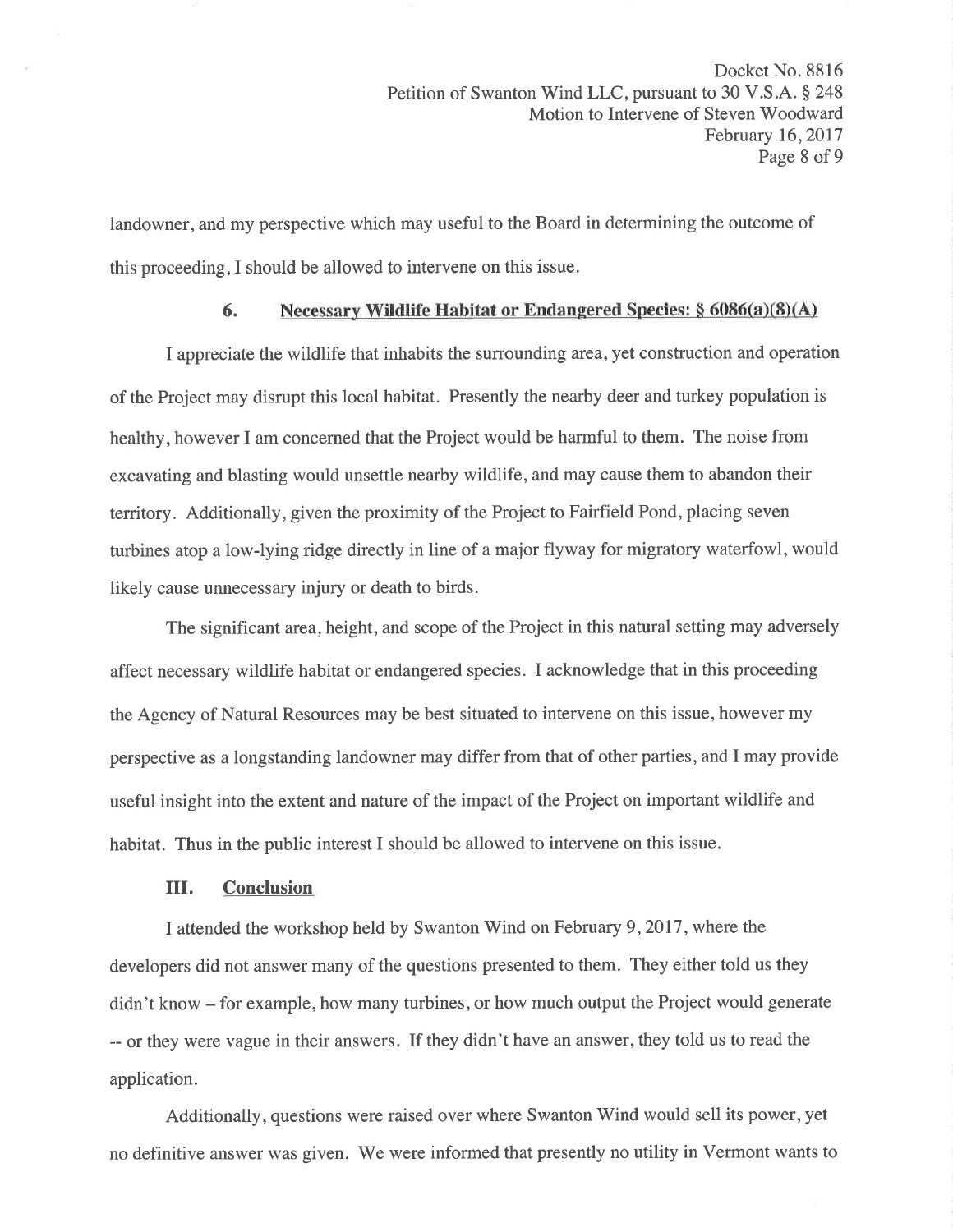enter into a purchase agreement with Swanton Wind, but they are working on an agreement with the state of Connecticut. However, this Project at its inception was presented as a, "local project, where the power will be sold locally." Also, the developer could not give to members of our selectboard answers regarding how much revenue would be generated for the town. The one sure answer we did get was that only the host town would be financially rewarded.

Swanton Wind chose the date for this workshop so that all their experts could be there, however at least two of them did not attend. And the experts who did comment were not persuasive that this project serves the public good. For example, the sound expert repeatedly needed to be shown what was in his own models.

In conclusion, given the size and potential effects of this Project on the lives of so many people, I believe that Swanton Wind is not adequately prepared. Therefore, I assert that while this Project is purported to advance the public good, it also raises significant concerns over the public interest. Accordingly, in order to protect myself, my family, and my neighbors throughout the State, I should be allowed upon the evidence presented herein to intervene in this proceeding.

Respectfully submitted this  $16<sup>th</sup>$  day of February, 2017.

 $By:$ 

 $\frac{1}{\sqrt{t}}$  M/ $\frac{1}{\sqrt{t}}$ 

2040 Sheldon Rd. St. Albans VT 05478 802-7s2-8137 casewood123@gmail.com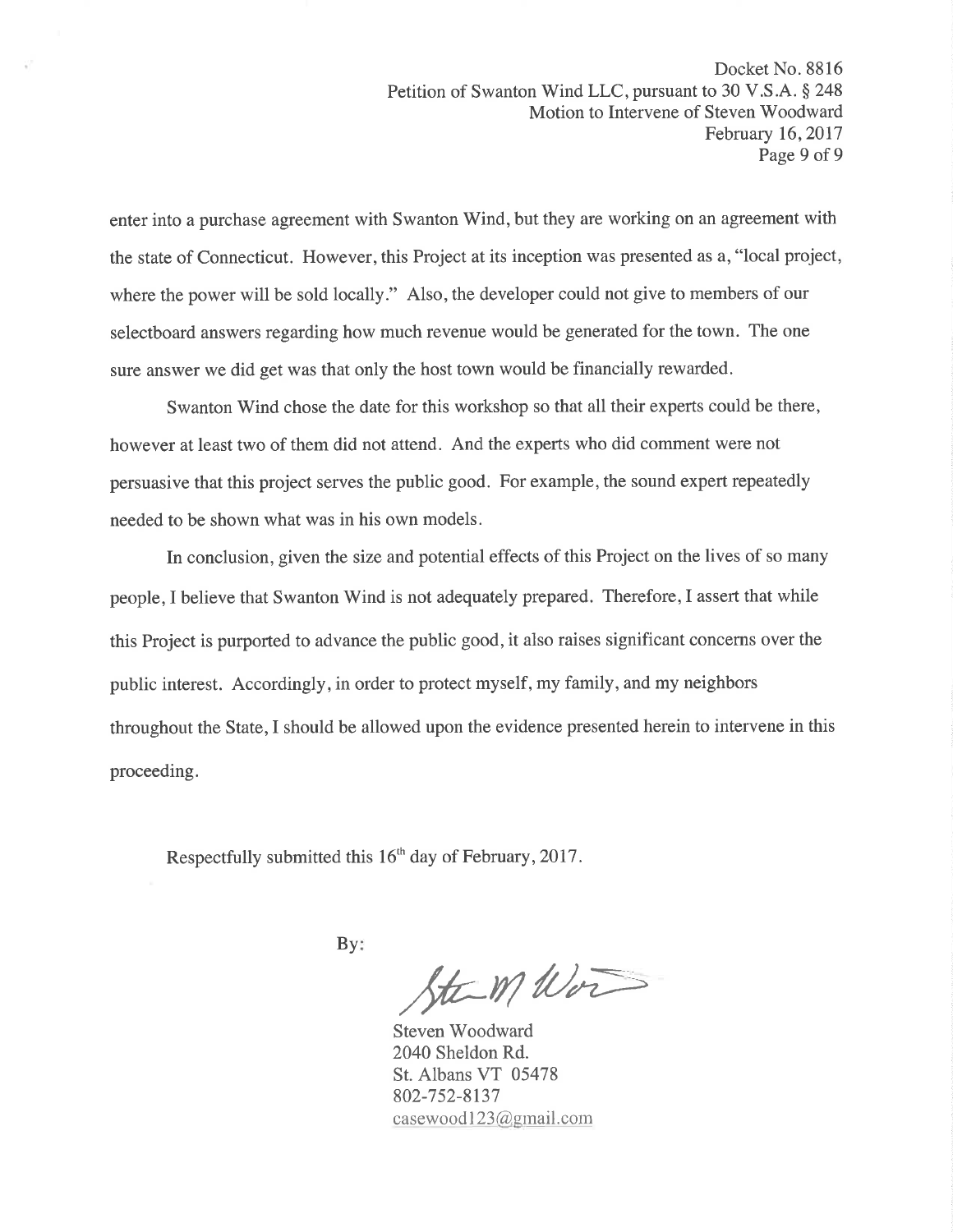### STATE OF VERMONT PUBLIC SERVICE BOARD

Docket No. 8816

Petition of Swanton Wind LLC for a certificate of public ) good, pursuant to 30 V.S.A. § 248, for the construction <br>of an up to 20 MW wind-powered electric generation  $\qquad$ of an up to 20 MW wind-powered electric generation<br>plant powered by up to 7 wind turbines located along plant powered by up to 7 wind turbines located along (a) Rocky Ridge in Swanton. Vermont Rocky Ridge in Swanton, Vermont )

### CERTIFICATE OF SERVICE

We, Brian and Penny Dubie, et.al., certify that on February 16, 2017, copies of the foregoing Notices of Appearance, and Motion to Intervenes of Brian and Penny Dubie, Jeanne Royer, Judith and Patrick Luneau, Karen and Leo Mclaughlin, Sally and Bruce Collopy, Kaye and Frank B. Mehaffey, Jr., Terrance Smith, David A. Goodrich, Robert Perkins, Patricia Messier, Sarah & Ed Ferguson, Ian and Danielle Garrant, Curtis Swan and Sara Luneau-Swan, Dan and Nancy Dunne, Erynn & Tyrell Boudreau, Dennis Hendy and Diane Bell, Mary and Mark Bushey, Steve Woodward, Kenneth Fox, Michelle and Luc Deslandes, David Butterfield, Bradley Stott and Jennifer Belanger, Clark and Carol Palmer, Paula Pearsall, Greg Pierce and Paula Kane, Mark and Marianne Dubie, Marie and Gil Tremblay, Patricia Rainville and John Smith, Kevin and Dolores Nichols, Jessica Decker and Lance Desautels, Suzanne Seymour, Mary Hunter, Todd Poirier in the above-referenced matter, were served via First-Class U.S. Mail on the interested persons designated in the following Service List.

Respectfully submitted this  $16<sup>th</sup>$  day of February, 2017.

By: Buan Dute Dubio

Brian Dubie Penny Dubie 770 McKenzie Road Fairfield, VT 05455 (802) 734-1877  $pennydubic@gmail.com$